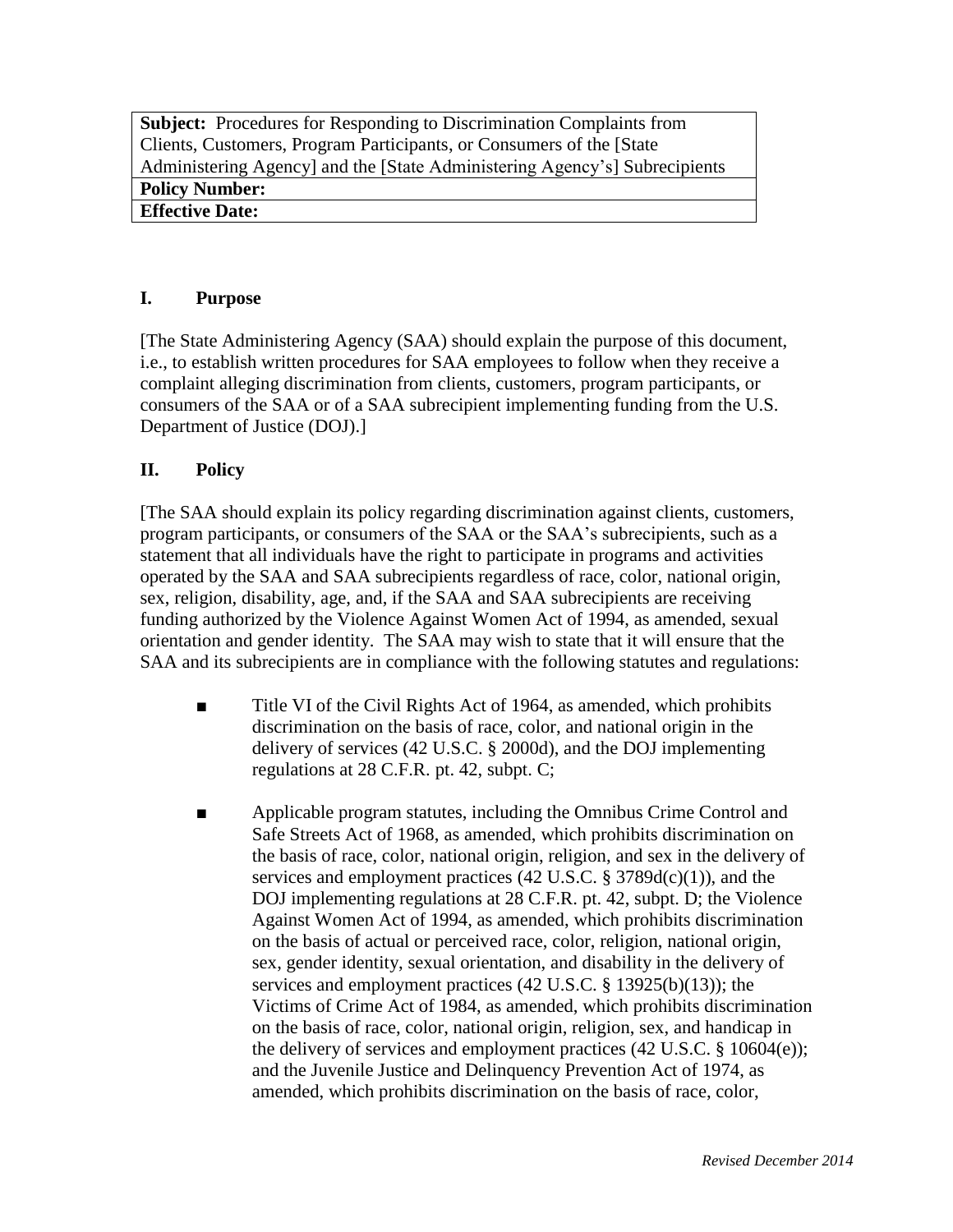national origin, religion, and sex in the delivery of services and employment practices (42 U.S.C. § 5672(b)).

- Section 504 of the Rehabilitation Act of 1973, which prohibits discrimination on the basis of disability in the delivery of services and employment practices (29 U.S.C. § 794), and the DOJ implementing regulations at 28 C.F.R. pt. 42, subpt. G;
- Title II of the Americans with Disabilities Act of 1990, which prohibits discrimination on the basis of disability in the delivery of services and employment practices (42 U.S.C. § 12132), and the DOJ implementing regulations at 28 C.F.R. pt. 35;
- Title IX of the Education Amendments of 1972, which prohibit discrimination on the basis of sex in educational programs (20 U.S.C. § 1681), and the DOJ implementing regulations at 28 C.F.R. pt. 54;
- The Age Discrimination Act of 1975, which prohibits discrimination on the basis of age in the delivery of services (42 U.S.C. § 6102), and the DOJ implementing regulations at 28 C.F.R. pt. 42, subpt. I; and
- The DOJ regulations on the Equal Treatment for Faith-Based Organizations, which prohibit discrimination on the basis of religion in the delivery of services and prohibit organizations from using DOJ funding on inherently religious activities (28 C.F.R. pt. 38).

The SAA may also wish to include a statement that these laws prohibit agencies from retaliating against an individual for taking action or participating in action to secure rights protected by these laws.]

# **III. Definitions**

[The SAA may wish to include definitions of relevant terms, such as "discrimination" and "complaint coordinator."]

# **IV. Complaint Procedures**

[The SAA should clearly explain its procedures for accepting and responding to discrimination complaints from clients, customers, program participants, or consumers of the SAA and SAA subrecipients. These procedures should include, at a minimum: 1) a designation of the SAA employee who is responsible for coordinating the series of actions described in these procedures; 2) an explanation of how a client, customer, program participant, or consumer may file a complaint of discrimination (i.e. on a specific complaint form, in a letter, in an email, in person, or over the phone); 3) an explanation of how a SAA employee receiving a complaint of discrimination should forward the complaint to the employee who is responsible for coordinating the series of